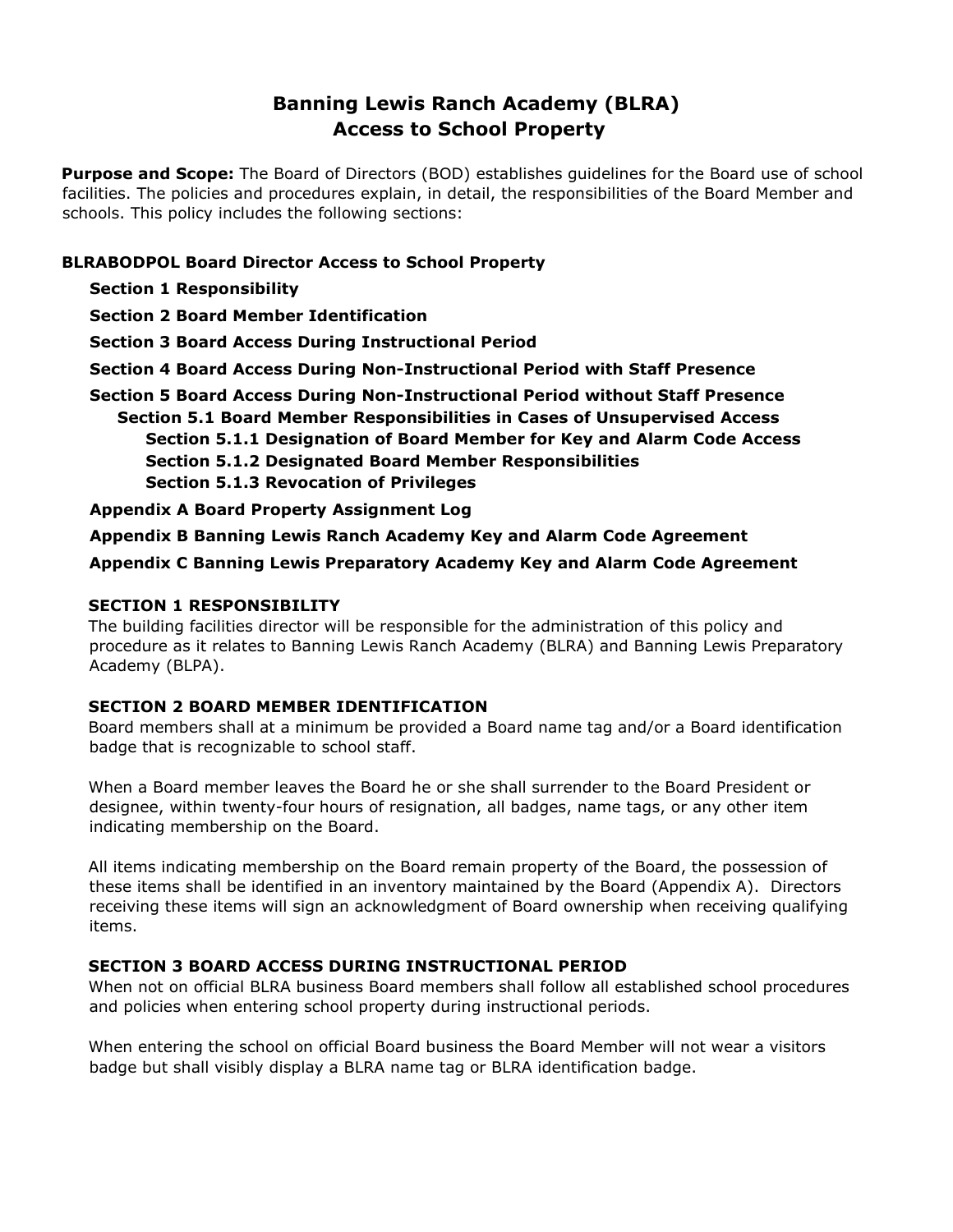When entering the building for purposes other than official Board business Board members shall not wear any item indicating membership on the Board.

During instructional periods Board members will comply with all staff member direction and ensure that Board presence or activities do not interfere with instructional or other student activities.

#### **SECTION 4 BOARD ACCESS DURING NON-INSTRUCTIONAL PERIODS WITH STAFF PRESENCE**

Staff members are required to maintain primary responsibility for the school property, including opening and closing the building.

During non-instructional periods Board Members shall wear Board Member identification as appropriate for the situation.

Board Members will comply with the responsible staff member's direction concerning building access during these periods.

#### **SECTION 5 BOARD MEMBER ACCESS DURING NON-INSTRUCTIONAL PERIODS WITHOUT STAFF PRESENCE**

In most cases this type of access is not necessary and should be avoided. However there are legitimate reasons for Board Members to access the building without staff presence.

Reasons may include but are not limited to: Posting

Agendas Special Meetings or Work Sessions Board Administrative Work Activities Relating to Board Committees Activities Relating to Board Elections Emergencies

Unsupervised access will comply with all Federal and State requirements, District and School Policies, and the Board Code of Conduct.

All unsupervised access shall be coordinated in advance with the facilites director or designee if at all possible.

Access which violates Law, Policies, or Code of Conduct will not be tolerated and may result in removal from the Board or a referral to Law Enforcement Authorities.

Areas which are off limits due to contractual agreements or student privacy shall be identified by the facilites director. Any area that is off limits will be identified in writing and provided to the Board. The identification must include the reason for the off limits designation as well as an emergency access procedure.

#### **SECTION 5.1 BOARD MEMBER RESPONSIBILITIES IN CASES OF UNSUPERVISED ACCESS**

To facilitate unsupervised access the following requirements shall apply:

#### **SECTION 5.1.1 DESIGNATION OF BOARD MEMBER FOR KEY AND ALARM CODE ACCESS**

One Board member shall have key and alarm code access to the building at all times

- a. Designated Board Member shall be the Board Secretary or designee
- b. Designated Board Member shall not be the Board President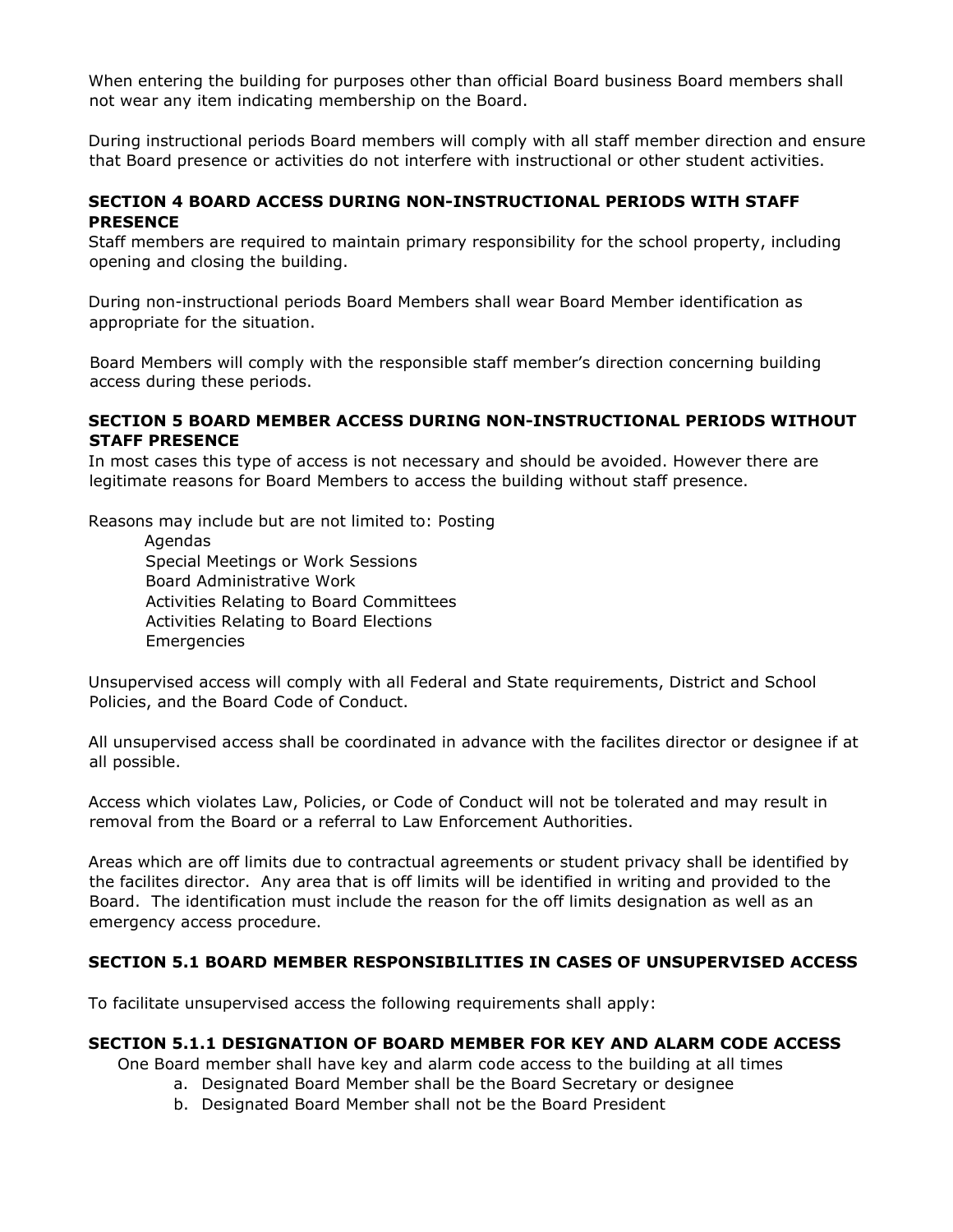- c. Designated Board Member shall be identified in Board Meeting Minutes
- d. Designated Board Member shall be trained in building and alarm procedures prior to exercising privilege
- e. The facilites director is responsible for providing building and alarm procedures training within seven days of any change in Board Member designation

## **SECTION 5.1.2 DESIGNATED BOARD MEMBER RESPONSIBILITIES:**

- a. Privilege will only be exercised for Official Board business
	- i. Designated Board member may not serve as a school representative or sponsor any organization other than the Board
	- ii. Designated Board member shall not provide access to the building for any leasing organization
	- iii. If possible all access will be pre-coordinated with the facilities director or designee
- b. At the facilities director's discretion the Designated Board Member may be included on the emergency contact list for the building.
- c. Designated Board Member shall be held responsible up to the same level as any regular staff member with building opening and closing privileges

## **SECTION 5.1.3 REVOCATION OF PRIVILEGES**

- a. The facilities director with the agreement of the Board President may revoke the Designated Board Member's privileges for cause at any time
	- i. This includes violations of Law, Policy, Procedures, or Code of Conduct
	- ii. If at all possible the Building Manager should work with the Board President to avoid an immediate revocation

b. In the event of a violation of law the facilities director may confiscate the keys immediately and notify the Board President as soon as possible of the action

c. The Designated Board Member will surrender all keys immediately if directed by the Board President

- i. Keys shall be surrendered to the Building Manager facilities director or Board President
- ii. If the Designated Board Member surrenders the keys to the facilities director, the facilities director must turn over the keys and new alarm code to the Board President within twenty-four hours
- iii. In the event of a revocation the Board will schedule a special meeting as soon as possible to identify the new Designated Board Member
- iv. A Board Member whose privileges have been revoked is no longer eligible to be the Designated Board Member with key access. Even if the revocation does not result in the Director being removed from the Board.

**Adopted:** Approved November 16, 2010

## **Revised: April 2017**;

**Revised 2**: Discussion May, 2022, Approved June, 2022

-Updated language to replace Chief Administrative Officer/Building Administrator with "facilities director" to be consistent with other policies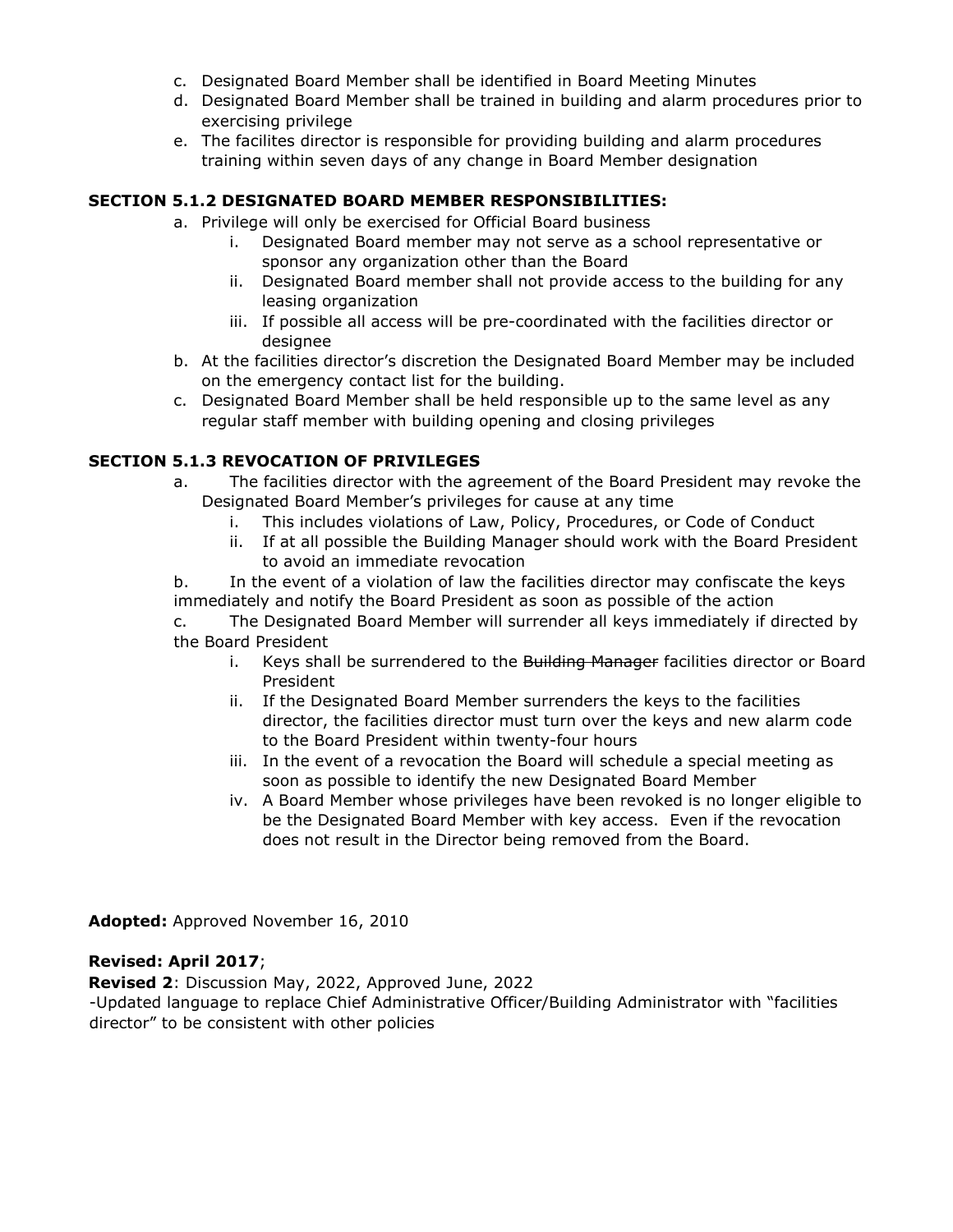## **Appendix A: Board Property Assignment Log**

*By signing below I am acknowledging I am receiving Property or Identification items that will remain property of the Banning Lewis Ranch Academy. In the case of property I understand that at the discretion of the Board of Directors (Board) I may be held liable for the repair or replacement cost of items in my possession if lost, stolen, or otherwise made unserviceable. Additionally, in the case of identification I acknowledge the importance of protecting the identification and understand that repeated loss may result in my removal from the Board. Board property must be surrender to the Board upon my resignation or removal from the Board. I further understand that failure to surrender BLRA property may result in the Board reporting the items as stolen to Law Enforcement Authorities.* 

| Date<br>Issued | Description | <b>Printered Name</b> | Signature | Date<br>Returned | <b>Signature Of Receiving</b><br>Authority |
|----------------|-------------|-----------------------|-----------|------------------|--------------------------------------------|
|                |             |                       |           |                  |                                            |
|                |             |                       |           |                  |                                            |
|                |             |                       |           |                  |                                            |
|                |             |                       |           |                  |                                            |
|                |             |                       |           |                  |                                            |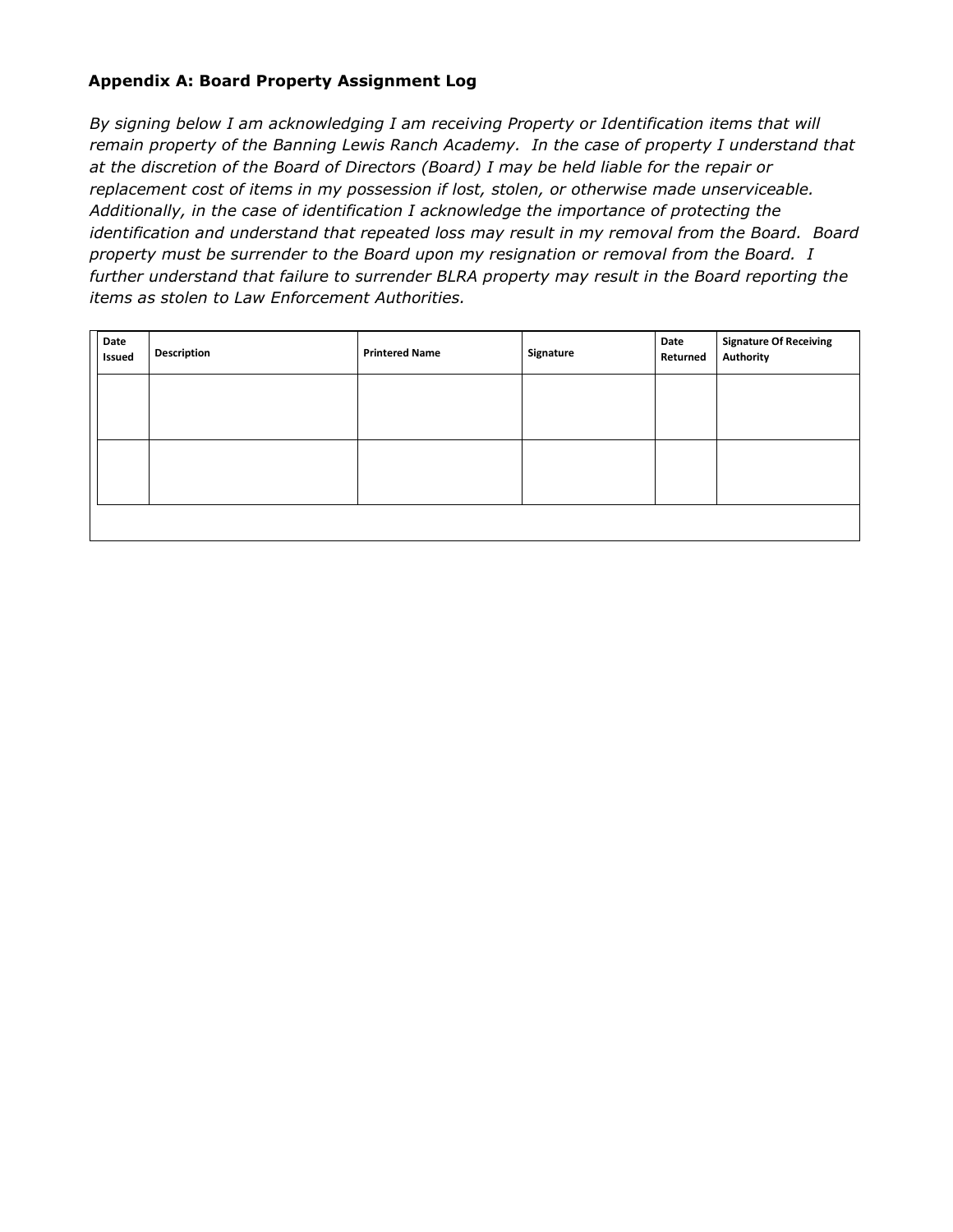#### **Appendix B: Key and Alarm Code Agreement Form**

## **Banning Lewis Ranch Academy Key and Alarm Code Agreement**

By signing below I acknowledge I am receiving the keys and alarm codes for the Banning Lewis Ranch Academy and agree to comply with all current laws, policies, and procedures relating to this privilege. I further understand that misuse of this privilege may lead to my removal from the Board of Directors and/or criminal prosecution.

| $\sqrt{2}$     | Signature of Director       |                                                                                                          |  |
|----------------|-----------------------------|----------------------------------------------------------------------------------------------------------|--|
|                |                             |                                                                                                          |  |
|                |                             |                                                                                                          |  |
|                |                             |                                                                                                          |  |
| $\overline{1}$ | <b>Signature of Witness</b> |                                                                                                          |  |
| $\overline{1}$ | Signature of Director       | Training Acknowledgment: (To be signed following formal building opening and closing procedure training) |  |
| $\sqrt{2}$     |                             |                                                                                                          |  |

**Appendix C: Key and Alarm Code Agreement**